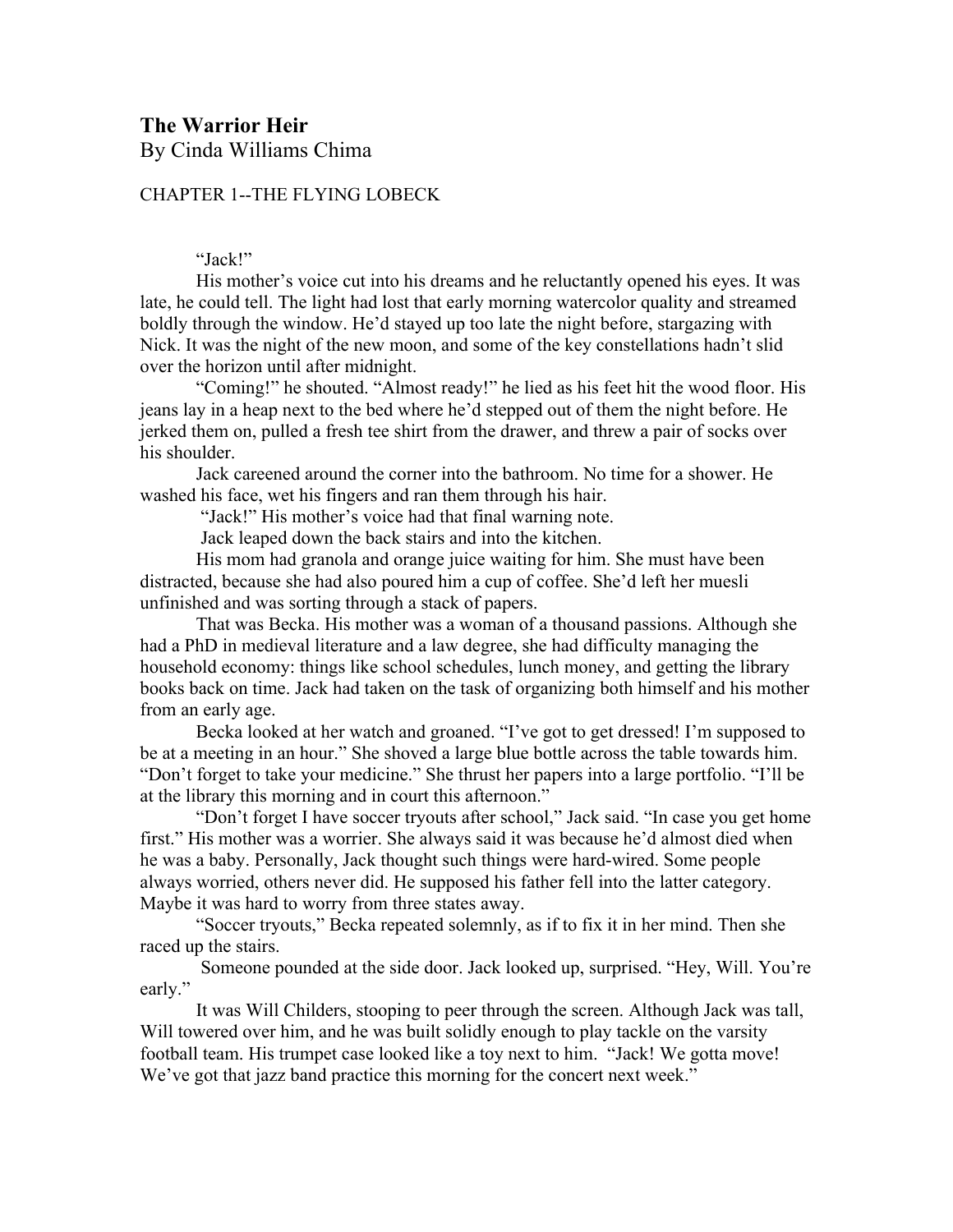Jack slapped his forehead and carried his cereal bowl to the sink. Pushing his feet into his shoes without untying them, he grabbed the book bag waiting by the door. Fortunately his saxophone was at school. "School starts early enough in the day as it is," he grumbled, as he followed Will down the street at a trot.

They cut across the grassy square and threaded their way between the classic sandstone buildings of the college. Trinity was the postcard Midwest college town, its streets lined with stately Victorian homes and ancient oaks and maples. Full of people who could recite every sin Jack had ever committed. He'd lived there all his life.

Thanks to Will, they were only a few minutes late for practice. It wasn't until Jack was seated in homeroom and the first bell had already rung that he realized he had forgotten to take his medicine.

What was amazing was that it had never happened before. The perfect record so far was his mother's doing. The medicine was priority one with her. She never forgot, not once, not this time, either. He was the one who'd messed up.

Jack knew the history well enough. Jessamine Longbranch, the famous London heart surgeon, had swept in from overseas to steal him from the jaws of death. She still visited the States once or twice a year, and would give Jack a checkup.

Her bedside manner left a lot to be desired. He'd strip to the waist and she'd do a brief physical, run her hands over the muscles in his arms and legs and chest, listen to his heart with an unusual cone-shaped stethoscope, check his height and weight and blood pressure, and proclaim him healthy.

He always felt like a piece of meat during those meetings with Dr. Longbranch, poked and prodded for fat and bone, interrogated about his exercise habits. Nick said it was a failing common to surgeons; they preferred to deal with people under anaesthesia.

Each visit ended with a reminder to take his medicine. Dr. Longbranch always delivered a new supply on her visits, and his mother ordered more from her office in London. The medicine in the blue bottle had taken on a kind of talisman quality, the elixir that kept evil away.

No one was home to bring it to him, he knew. Becka would be in the library at the university, and then in court, unreachable both places. His mother didn't carry a cell phone because she was convinced they caused brain tumors.

Perhaps he could reach Nick, though, at the house or his apartment. Nick would answer the phone if he were in the house, though he never checked his voice mail. Or maybe Penworthy could be persuaded to let him walk home and get it. It was worth a try. He asked for a hall pass just as the final bell rang.

Leotis Penworthy, the Trinity High School principal, was working cleanup in the school lobby, intercepting students who hadn't yet made it into their classrooms, and taking names from the unfortunates who still trickled through the front door.

Penworthy wore ankle-length pants and a powder blue polyester sports jacket three sizes too small. His stomach poured over a belt hidden somewhere beneath. His face was always flushed, as if the constriction at his waist had forced the blood upwards into his temples.

"MISTER Fitch!" he crowed, collaring a boy who was trying to slip past him. "Do you know what time it is?" It was a comical matchup. Fitch's clothes were a chaotic mix of Goodwill bargains and oversized military surplus chic, sleeves rolled to fit, pants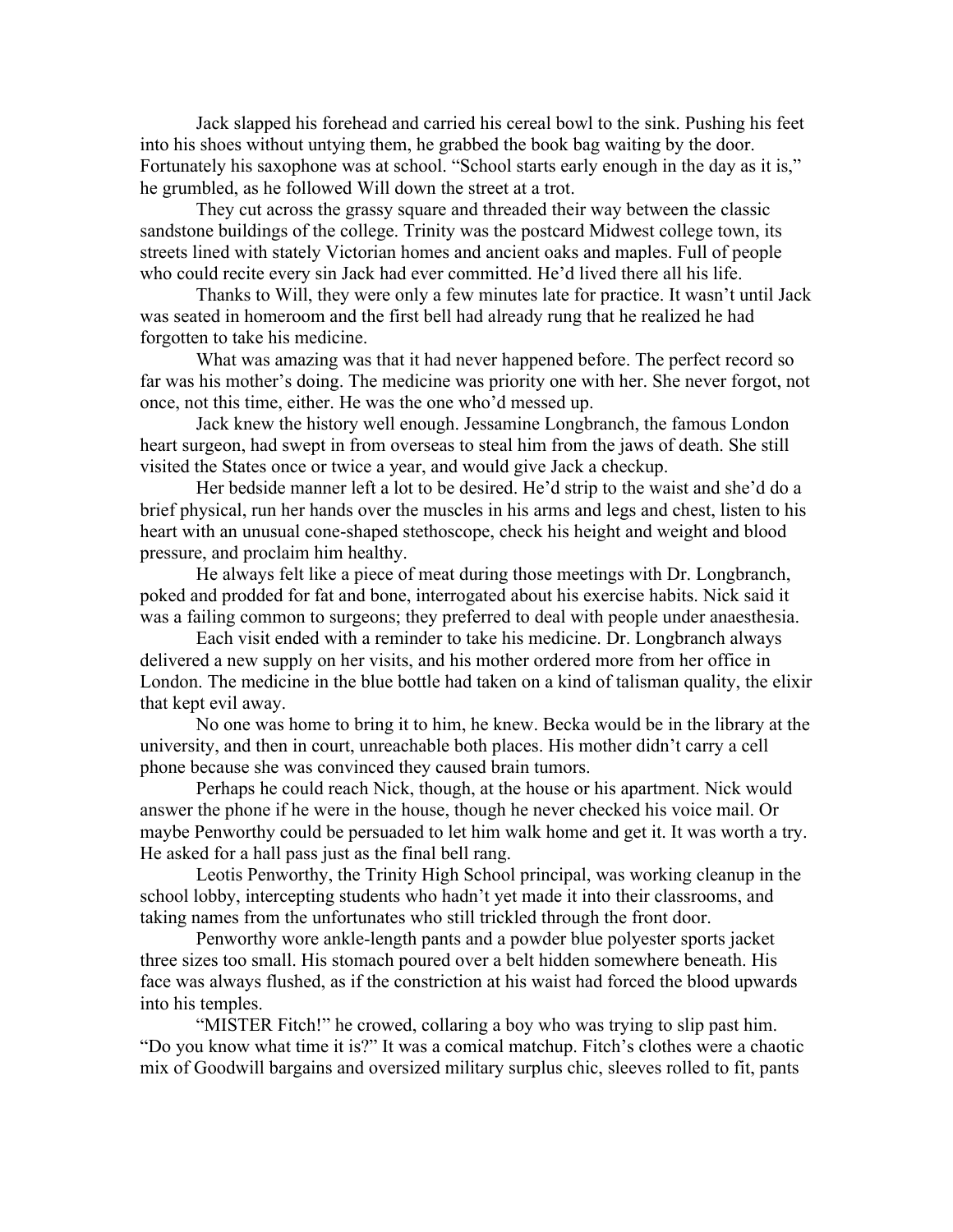belted to keep them from sliding from his slender frame. His pale hair was bleached white at the tips and he wore three earrings in one ear.

"Sorry, Mr. Penworthy," Fitch said. He glanced up at Jack, over Penworthy's shoulder, then looked back at the floor. The corners of his mouth twitched, but his voice was solemn. "I had some updates to do online this morning, and I guess I lost track of time." Fitch was webmaster for the school website, and unofficial systems administrator for the high school. A cheap source of high-grade technical expertise.

"Don't think you can use the website as an excuse, Mister. We gave you that computer so you could do the work on your own time."

Harmon Fitch had run late for a lifetime. His mother worked nights, and Fitch had four younger brothers and sisters to get on the bus.

"Mr. Penworthy," Jack broke in. "Excuse me. I, ah, forgot something at home and wondered if I could go get it." He kept his tone neutral.

The principal turned his attention to Jack.

Penworthy despised him, an opinion he communicated in a hundred different ways--body language, facial expression, a certain belittling tone of voice. Only he assumed Jack was too stupid to figure it out.

 "Mr. Swift," Penworthy said, lips spreading in a predatory smile. "I find it incredible that a boy of your intelligence could be so utterly disorganized."

"You're right," said Jack politely. "And I apologize. I can be home and back before home room is over, if you'll let me go." Fitch was already halfway down the hallway. Penworthy didn't notice. He had a new and better target.

"I'm sorry," the principal said in a way that had no sorry in it. "Students are not allowed out of the building during school hours. It's a matter of liability."

Jack didn't feel like explaining about the medicine to Penworthy. It wasn't something he liked to talk about. But he knew an explanation was his ticket home. "I have to go home to get some medicine. It's for my heart. I forgot to take it this morning."

Penworthy scowled, rocking on his heels like one of those inflatable dolls that pops back up when you knock it down. Jack knew it would be difficult to deny this request (a matter of liability.) But the principal had weapons of his own.

"Fine," Penworthy snapped. "By all means, sign yourself out in the office and go home and get it. But plan on serving a detention this afternoon to make up the time."

"But I can't," Jack protested. "I have soccer tryouts."

"Well, Mr. Swift, let this be a lesson to you." Penworthy's pale eyes gleamed with triumph. "Nothing reinforces memory like consequences."

 Jack knew he was stuck. If he didn't make it to tryouts, he wouldn't make the team. And he thought he had a chance to make JV at least. "Never mind, then," he said, turning towards the pay phones next to the school office. Becka wouldn't allow Jack to get a cell phone, either. "I'll call home and see if I can get someone to bring it in to me."

"Just make sure it's an adult," Penworthy warned. "We have a zero tolerance policy regarding drugs in school."

There was no answer at the house or at Nick's apartment. Surely a few hours delay in taking his medicine couldn't hurt. In his sixteen years, he couldn't recall so much as a single symptom. The surgery had cured him, as far as he could tell. Longbranch had never even explained exactly what the medication did. His mother, who was usually so full of questions, treated it like a magic potion.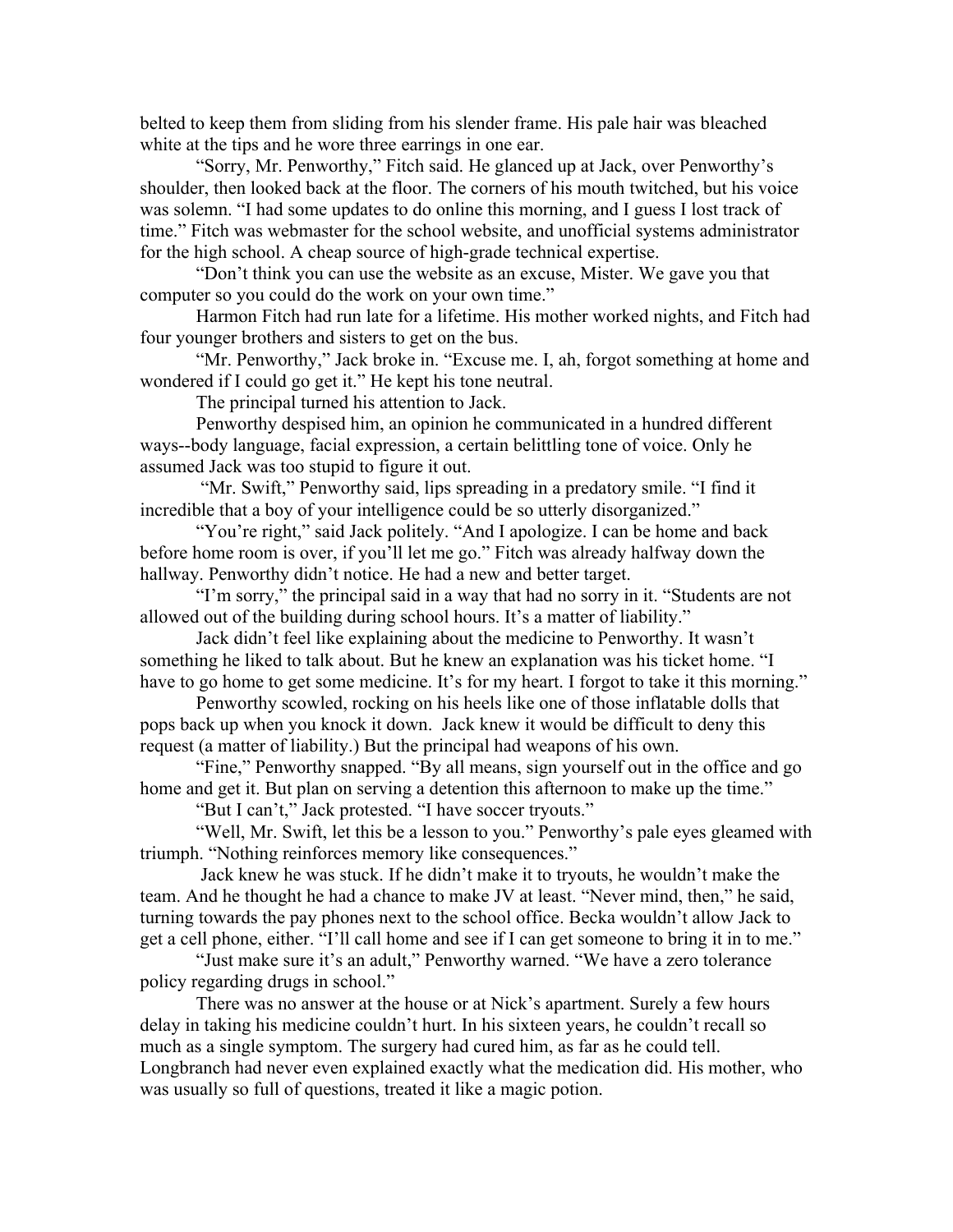He felt fine, anyway. If any symptoms developed, he would say he was sick and they would have to let him go home. He returned the phone to its cradle and headed back to homeroom.

Jack hadn't been back in his seat for more than a minute when Ellen Stephenson touched him on the shoulder.

"What kind of measurements did you get in the respiration lab?" she whispered. "I was working on my lab report last night and my numbers were all over the place."

Jack fished in his book bag, pulled out his science folder and passed it back to Ellen. "Mine were, too. I was wondering if the machine had been calibrated."

She bent her head over his data sheet, squinting at his sloppy notes, raking her chin-length brown hair behind her ears. It hung, straight and shining, like a kind of helmet. She half-turned in her seat, extending her long legs into the aisle. There was something different about her today, but he couldn't put his finger on it.

Lipstick. She was wearing rosy pink lipstick. Jack couldn't remember seeing her wear makeup before. Or maybe he'd never paid attention. He drummed his fingers lightly on the desk, contemplating Ellen's lips at close range as she read down the page. It had been a long time since he'd looked at anyone but his ex, Leesha.

"Your data are at least as variable as mine," she agreed, passing his folder back. Their hands collided as she did so and she jerked hers back and the folder fell to the floor, scattering his papers.

"Oh, man, I'm sorry." Kneeling next to his desk, she frantically scraped the pages into a pile. She looked up at him, mutely extending the wad of papers towards him. Her eyes were a clear gray under a smoky fringe of lashes, and her nose had a little bump at the bridge, as if it had been broken some time in the past. Jack resisted an urge to reach out and touch it. Instead, he stuffed his papers back into his folder and extended his hand to help her up.

This seemed to unsettle her again. She brushed at her skirt and fussed with her hair. "Well. Maybe we can ask Mr. Marshall about it in class."

"Ask him about…? Oh. Sure, okay." Jack cleared his throat. "If you want."

The bell rang, startlingly loud. Jack began shoving books and folders into his book bag.

"Um…Jack?"

 He looked up to see Ellen standing between him and the door, her backpack slung over her shoulder. "I wondered if you felt like studying together tonight for the social studies test. I took some good notes," she added. "We…ah…could compare notes…"

Jack looked at her in surprise. Ellen had never shown any interest in him before, other than as a benchmark of sorts. She was new to Trinity High School, but she already had the reputation of being a high achiever. In fact, she had a few points on Jack in some of his honors classes.

Maybe she doesn't have much else to do, Jack thought. It sucked that she had to change schools in her sophomore year. Ellen didn't hang out much. He didn't recall seeing her at dances, or at Corcoran's after a game.

She was really cute, though, and he wasn't going out with anyone. Not since Leesha dumped him for that jerk Lobeck. He'd probably be at tryouts and...

Tryouts.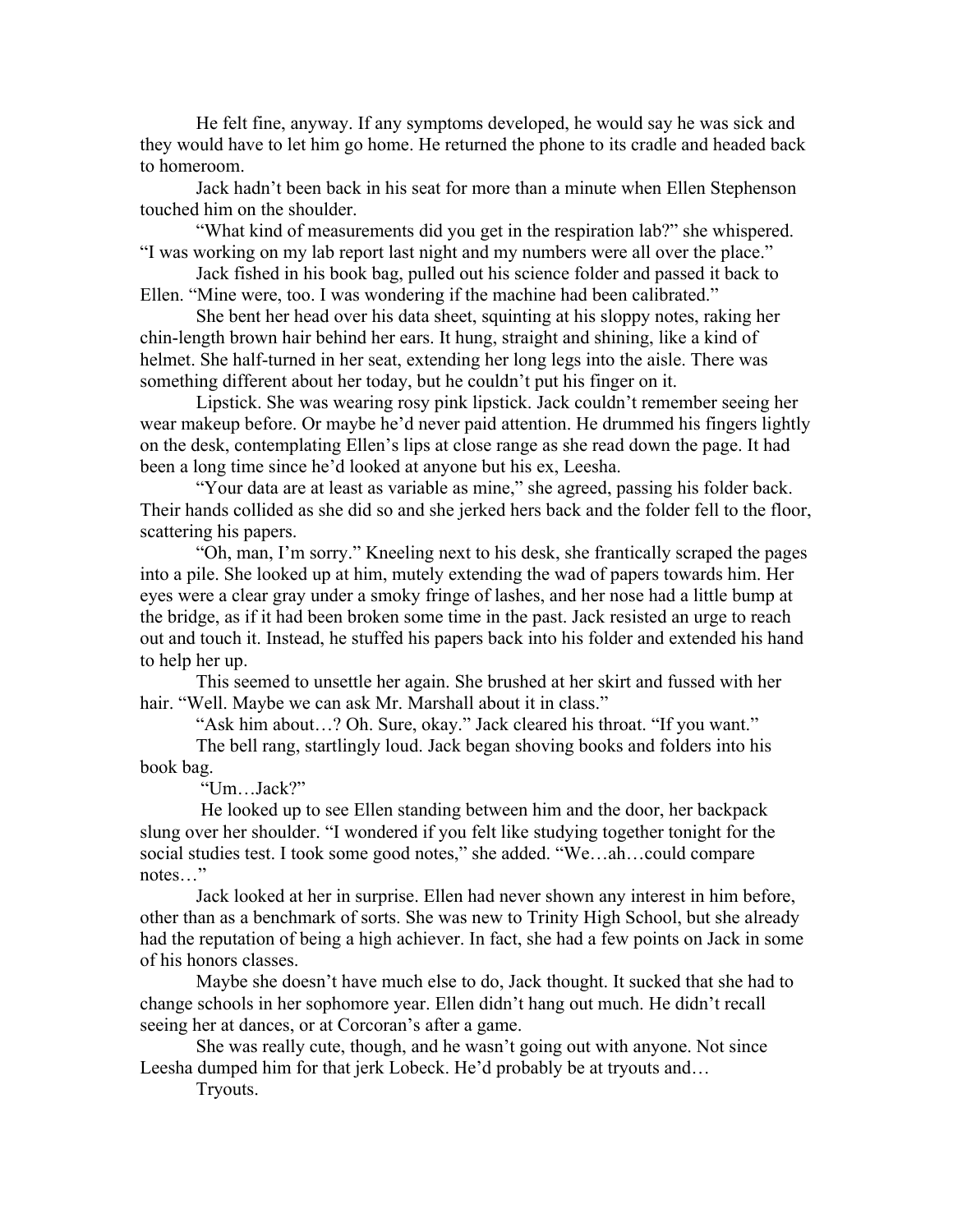"I'd love to, I mean, I wish I could," he said, slinging the backpack over his shoulder. "But I've got soccer tryouts tonight and I'm not sure what time I'll be done."

"Soccer tryouts?" she repeated, looking him up and down. "Really? Do you play?"

Jack sent up a prayer to the gods of soccer. "Hopefully."

"All right," she said, dropping her gaze away from him, the color coming up into her cheeks. "Sure. Maybe another time." She shifted her book bag again and headed for the doorway, moving with a lithe, athletic grace that sucked the breath right out of him.

"Stephenson!" he called after her. She stopped in the doorway and turned back towards him. "Next time, promise?" He grinned at her, and she returned a tentative smile, and then was gone.

Dumb, he grumbled to himself. Really deft. He knew from experience that girls wouldn't ask twice. He had lots of friends who were girls, had known most of them since they'd shared apple cider and oatmeal cookies at the Trinity co-op nursery school. They even went to dances as a group. It wasn't easy to figure out how to move on from there. Small towns were kind of…incestuous.

Leesha Middleton had been different. She'd just moved to Trinity. You didn't make friends with Leesha. You surrendered. She could have gone out with anyone, but she chose Jack. And now she'd chosen Lobeck.

Ellen was new blood, also. Well, he'd probably have to make the next move. Jack tried to call home again at lunch time. He tried the office too, but Becka hadn't checked in with Bernice. He shuddered, imagining his mother's reaction if she got the message in late afternoon. With any luck, he would beat her home. Anyway, he felt fine. Great, in fact.

By the time Jack and Will came out onto the field behind the high school, some of the early arrivals were helping Ted Slansky, the soccer coach, set up the goals The sun emerged from the clouds at intervals, but it was a cold sun that seemed to draw away more heat than it provided.

The stands were peppered with a few spectators: interested parents, community coaches, friends. Jack shaded his eyes, scanning the bleachers to see if there was anyone he knew.

"Run up the colors," Fitch said behind him. "'Tis the queen and her court."

Turning, Jack saw a handful of Varsity players collected in a reverent half-circle at one end of the stands like wistful planets around the glittering sun.

"What's *she* doing here?" Jack said irritably. "She *hates* soccer." Knowing the answer even as he said it.

"Tis not for us to ask, but only to serve, admire and desire."

Maybe Fitch had no idea how annoying this was. Maybe. "Shut up, Fitch."

Fitch's smile disappeared. "Dude. You're better off. Trust me."

Jack unclenched his fists and deliberately turned his back to the stands.

There was a large turnout. Jack tried to be optimistic. He was a good player, playing midfield and forward most of the time, but he had never been a star.

"Look who wandered into tryouts. It's Jackson Downey Swift. Or is it Swift Downey Jackson? I get so confused." The sneering voice came from behind him, but Jack knew right away who it was. Then a soccer ball hit him right between the shoulder blades. Hard.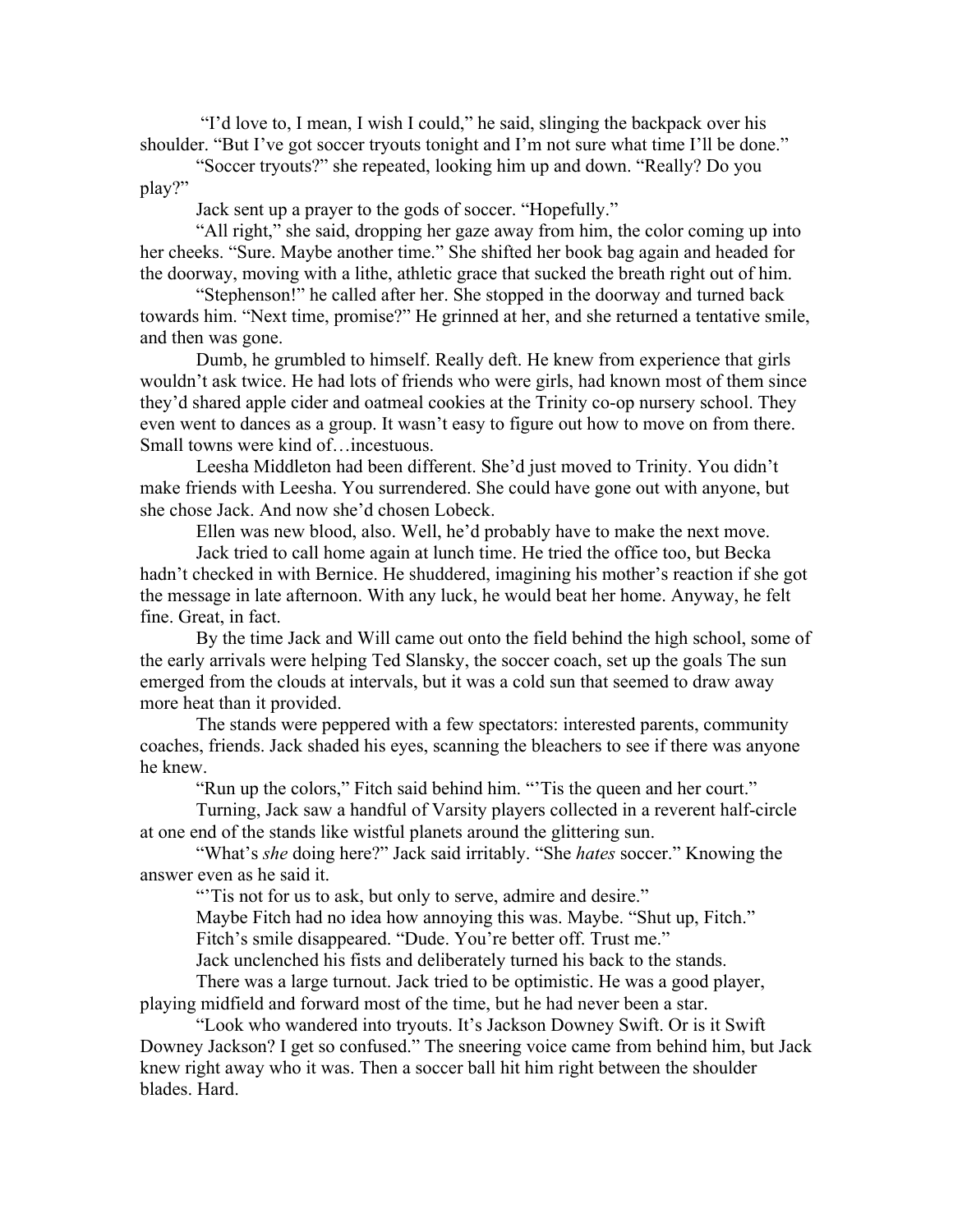"That's called a pass," said Garrett Lobeck. "Better pay attention if you want to play with the men."

Jack swung around. Lobeck had a crooked grin on his face, thinking he'd made this really witty remark. He was one of four brothers known for their good looks, bad habits, expensive toys, and a talent for violence on and off the field. At seventeen, Garrett was the youngest, and on pace to be the worst of the lot.

"Maybe you'd better paint your name on your butt, so Coach knows your mama's on the school board," Lobeck went on. "That's the only way you'll make the cut."

"I'm surprised to see you, too, Lobeck," Jack replied. "I thought they made you ineligible after that game against Garfield last year."

Lobeck had broken the goalie's leg on a nasty penalty play. There'd been a huge stink about it. But Lobeck was a talented running back, and his father owned half the town, so they'd let him play football in the fall. Becka had been the only member of the school board to vote against it.

Jack lifted the ball with his instep, juggled it a moment, then passed it off to Fitch. "So assault and battery is okay. Did they scrap the academic standards, too? Or are you in some kind of mainstreaming program for idiots?"

There was a kind of time delay while Lobeck processed this. The word 'idiot' must have been the giveaway, because his face flushed a deep russet color and he took a step towards Jack.

Suddenly Will was there. "What's up, Lobeck? No sixth graders to pick on?" Lobeck was big, but Will was in the same weight class at least, and it was all muscle. Lobeck didn't like the new odds.

"Ease up, Childers. Don't get your shorts in a bunch." Lobeck scowled at Jack, then trotted off down the field.

They started out doing drills, dribbling and passing, throw-ins and goal shots. Jack was standing on the sidelines, waiting his turn for the throw-in, when he heard another familiar voice behind him.

"Jackson." She said his name in two disappointed syllables. "Aren't you even going to say hi?"

He had to turn around, then, or make it plain she was getting to him. "Hi, Leesha."

She wore a pale pink hoodie, and her masses of dark curls were pulled back in a clip. She put her hand on his arm. Each nail was tipped with rose. He stared at it, swallowing hard, trying to ignore the pulse pounding in his ears. "I still miss you, sometimes, Jack." Guileless brown eyes looked into his.

He knew better than to fall into that trap. "Sure you do, Leesha. Let's ask Lobeck, why don't we?" He thought he managed to keep his voice light and even. He gazed off across the field, knowing without looking that she was pouting, a little frown line between her brows, her lower lip thrust out. Her hand was still on his arm.

"I don't know about *Garrett*," she said. "Sometimes he's so…possessive." When Jack didn't respond, Leesha said, "Are you coming to my party?"

Jack blinked and looked down at her. "What?"

"Are you coming to my party? Daddy's having it at the Lakeside Club."

Daddy was provost of the college. No doubt it would be the party of the year.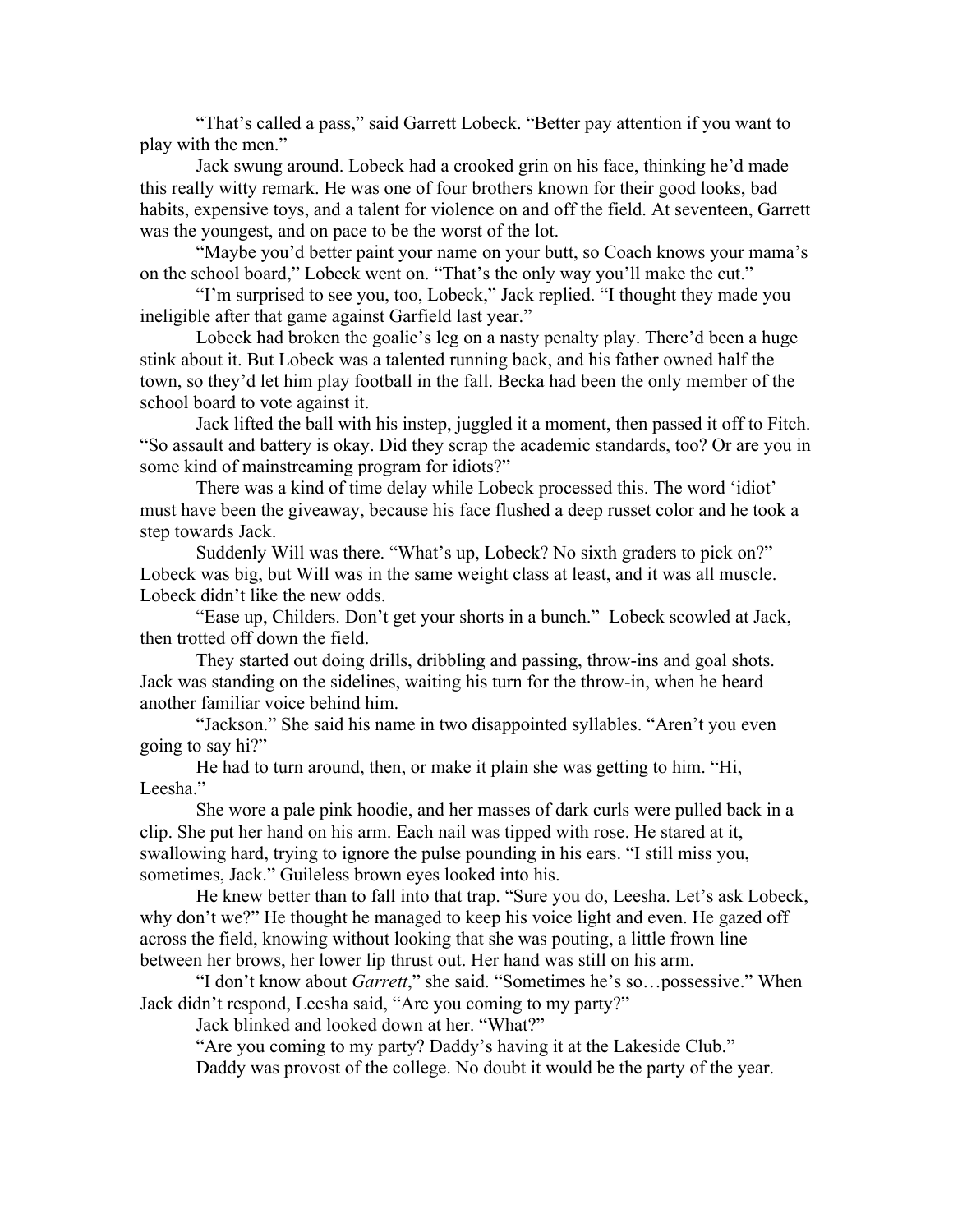His turn was coming up. He removed Leesha's hand from his arm. But she grabbed a fistful of his sweatshirt, stood on tiptoe and kissed him on the cheek. A virtuous kiss, for her, but Jack reared back like he was burnt.

"I'll send you a special invitation, Jack," Leesha promised, letting him go. Something made him look up, over her head, into the stands beyond. Into Ellen Stephenson's clear gray eyes. She glanced from Leesha to Jack, her expression unreadable. Then she turned away, leaping nimbly from her seat to the ground. In a few long strides, she was at the gate, and then gone.

Swearing under his breath, he turned back towards the field. To see Garrett Lobeck glaring at him like a thundercloud come to earth.

"Swift!" It was Jack's turn. Finally. He blew the throw-in.

They began a series of scrimmages, switching off positions.

Jack rotated through fullback, midfielder and then forward. *Mentally*, he was a mess, but *physically*, he felt good, not tired at all, although he'd been constantly on the field. It was good to be outside again, after the long winter. The late afternoon sun slanted across the grass, almost blinding him when they faced into it. The field was still wet, and after an hour and a half of punishment, was getting slippery.

Jack had just accepted a long pass from Harmon Fitch, and turned to move it upfield, when suddenly his legs were swept from beneath him. He landed hard, flat on his back in the mud. It took him a moment to regain his breath. Propping himself up on his elbows, he saw Lobeck heading the other way with the ball. Lobeck: king of the sliding tackle.

Fitch helped him to his feet. "You okay, Jack?"

Jack shook off his hand. He stared after Lobeck. Maybe it was time to teach him a lesson.

Fitch noticed. "Come on, Jack. That way lies morbidity and mortality. You gotta pick your battles. Wait till there's a Mathathon, or something. Kick his butt." He grinned. "If you want, I'll hack in and change his grades, but I doubt I could do much damage there."

Jack wiped his muddy hands on his sweatshirt. Fitch was right. There was no way he'd win a fight with Lobeck. Besides, he wasn't hurt. He was soaked through, but not cold at all, despite the wind. His extremities tingled, as if the blood was returning after a long absence. He looked downfield with a sudden clarity, judging the players, mapping the obstacles in his path.

Lobeck's team had scored and kicked off. Once again, Jack's team moved the ball towards the goal. Jack had dribbled the ball into the corner of the box when Lobeck loomed up in front of him like a wall, grinning in anticipation. Jack feinted to the left and drove for the center. He felt rather than saw Lobeck right behind him, saw his massive shape hurtling towards him out of the corner of his eye just as he took his shot. He halfturned, raising his hands, palms outward, and steeled himself for the impact.

Jack couldn't say what happened next. As his shot flew past the goalie, he extended his arms to fend off the tackle. There was a detonation at his center, and something like hot metal surged through his arms and out his fingertips. Lobeck screamed and then he too went flying, following the ball into the net. He hit with such force he almost bounced back out onto the field. He lay there, dazed, for a good five seconds before he slowly rolled to his stomach and got to his hands and knees. It took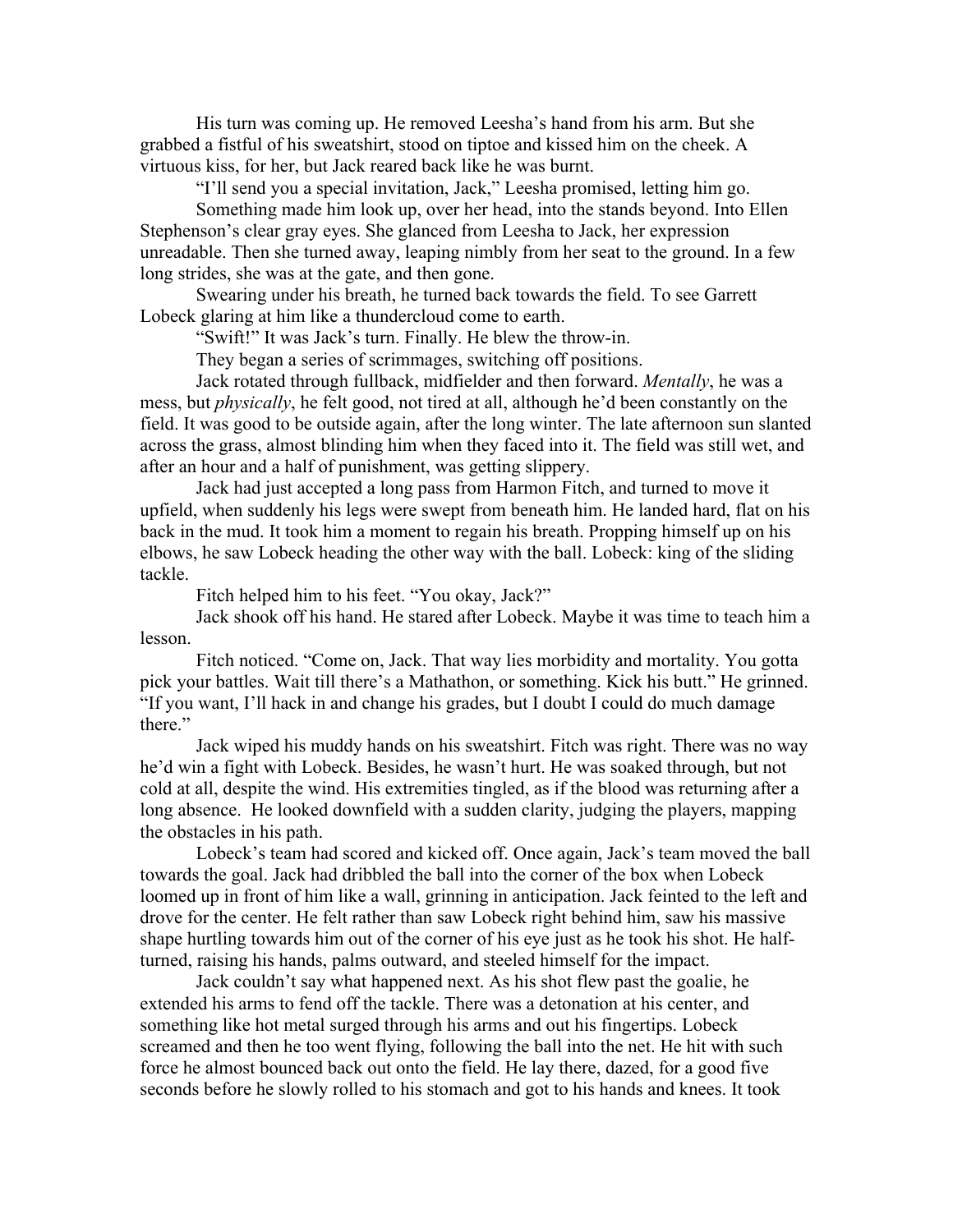him another minute or two to catch his breath. Then, like an engine slowly sputtering to life, he began to swear.

"You fouled me!" he gasped, jabbing a thick finger at Jack. "You shoved me into the goal." He was literally shaking with anger and indignation.

"I didn't touch you!" Jack was sweating, practically steaming. Still tingling, yet somehow drained. He glanced over into the stands. Leesha was leaning forward, watching avidly. Leesha might be bored by soccer, but she loved a fight.

Lobeck staggered to his feet. His entire front was layered in mud and his lip was bleeding where he must have struck the frame of the goal. "This turd threw me into the net!" He turned to the goalie for backup. "Didn't he?" The goalie just shook his head. He had been busy trying to block Jack's shot.

Jack widened his stance and raised his hands, ready to fend off an attack. To his amazement, Lobeck flinched and stepped back a pace. And Lobeck outweighed him by fifty pounds at least.

"Give it up, Garrett," Will said. "There was daylight between you and Jack. You must have tripped. Besides, the shot was clean away. It didn't look like you were going after the ball at all."

Coach Slansky had followed the ball to that end of the field and stood, watching, just outside the box. Lobeck squinted at the coach, and then glowered at Jack.

 "All right, boys, we're done," Slansky said. "I think I've seen all I need to see today. Besides, it looks like it's going to snow or something."

Lobeck grabbed his gym bag and water bottle and stalked off the field. Will and Jack and several other players helped Slansky stow the equipment. The sun had slid behind the clouds, and the horizon to the west looked threatening. Will and Jack retrieved their gear from their lockers and headed for the parking lot. Leesha had disappeared.

"Funny," said Will. "I thought it was supposed to be nice today."

They cut between the buildings towards the street. The swings pitched crazily in the wind as they passed the playground at the elementary school. The tops of the evergreens along the border of the parking lot tossed and shimmied. Bits of debris skittered along the ground. Jack shivered, feeling exposed under the boiling sky.

"Great shot, Jack." Will was grinning. "I wish I'd had a camera. The expression on Lobeck's face was priceless."

 Jack shrugged, pulling his jacket closer around him. "I didn't really see what happened. I guess he did trip." He scanned the street ahead, an empty tunnel under the heaving trees. A gauntlet. The flesh on his arms prickled. Why was he so jumpy? Lobeck had left before they did, but it was unlikely he would try an ambush. Not with Will around.

He glanced back over his shoulder in time to see someone emerge from between two houses and move quickly toward them, as if he were floating over the grass. Someone dressed in a long coat that flapped around his legs, too tall and spare to be Garrett Lobeck.

"Will!" Jack grabbed his friend's arm. Will turned, following his gaze. Then he grinned.

"Hey, Nick!" Will shouted. "Where'd you come from?"

And the dimensions of the stranger changed, became suddenly recognizable. There was the neatly trimmed beard, the piercing black eyes, the fringe of white hair.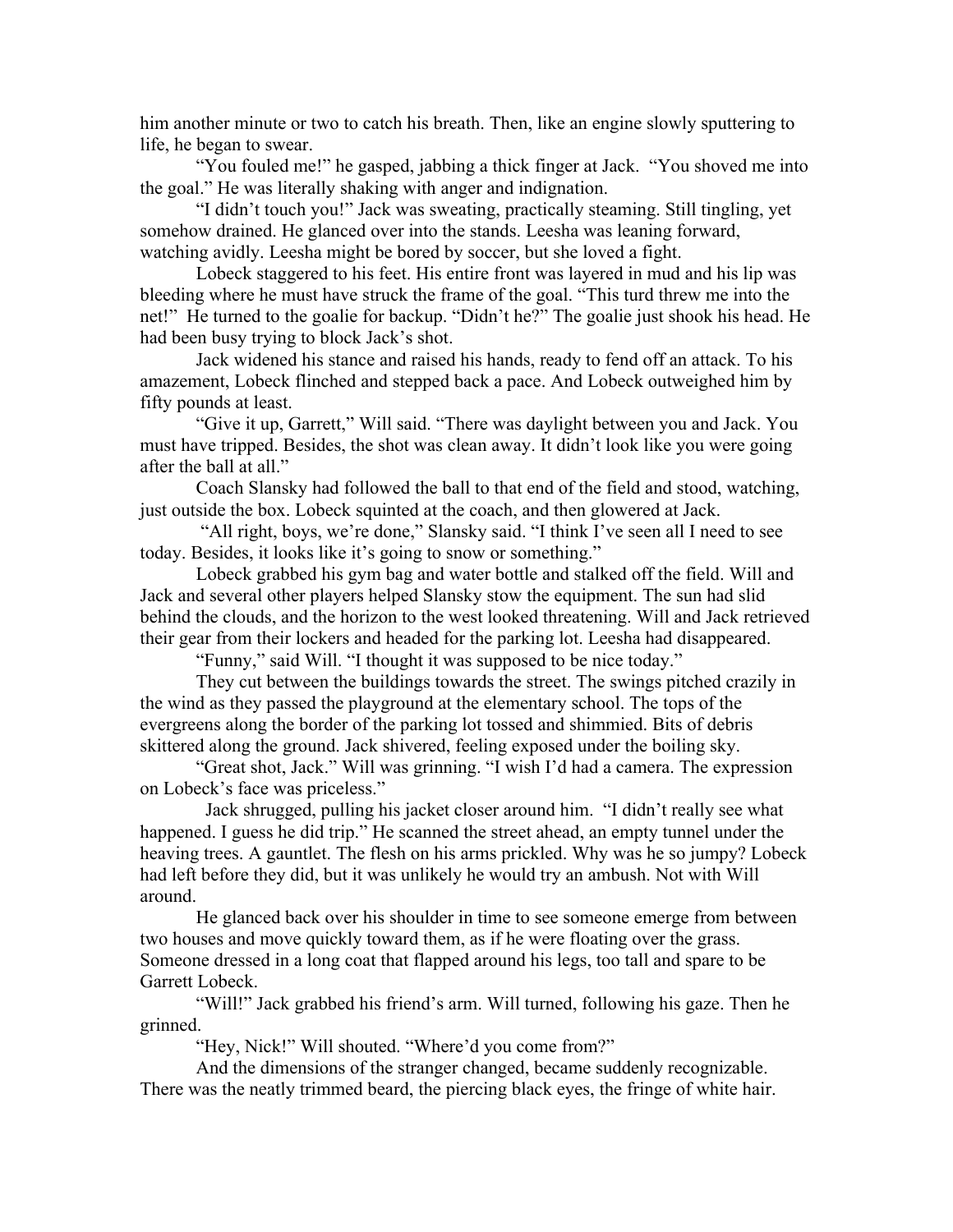Why had he seemed so unfamiliar? But when Nick Snowbeard spoke, the voice was unfamiliar as the image. "Jack!" It stung like a lash, sent him staggering backward. "Go home now and take your medicine! Hurry! Your mother is waiting for you."

"Nick?" Jack said uncertainly.

"I said go! Will, you see that he gets there. We'll talk later." Nick turned away from them, his face fierce and intent, looking back down the street towards the high school. Will grabbed Jack by the arm, literally dragging him towards home.

They broke into a run, side by side, feet thudding on the pavement. Jack remembered the message he'd left on the answering machine. Becka must have sent Nick out looking for him. She was angry he'd gone to soccer practice instead of coming right home. He was toast.

He began to wonder if he really should be *running* home to take his heart medication, but by then they were turning into Jefferson Street.

The neighbors were out in force, despite the weather. Mercedes was in her front garden in a heavy cotton Japanese jacket. With her long, thin legs, and pointed features, she looked like some exotic wading bird.

"Jackson!" she said, when she saw them, looking greatly relieved. "You'd better get into the house. Your mother's looking for you."

Iris Bolingame leaned over her front gate to tell him the same thing. She was a tall, imposing woman, who wore her long blonde hair in a single fat braid decorated with glass trinkets, like some Norse goddess. Even Blaise Highbourne was walking up the street, swinging his leonine head from side to side, searching the cross streets. It was as if the entire street was ushering him home.

But then, that's the way it was in a small town. Everybody knew your business.

Sleet slanted across the street as he and Will parted on the sidewalk. Jack went in to take his medicine. Literally and figuratively.

His mother was seated at the kitchen table, her face blotchy from crying, surrounded by a garland of tissues, like offerings at a shrine.

"Jack!" she cried, leaping to her feet. "I didn't get home until an hour ago. When I got your message, I was so worried. And when you were late…." Her voice broke.

"I'm sorry, Mom. I wanted to come home and get my medicine, but Mr. Penworthy wouldn't let me. Well, he would have, but then I'd have had to serve a detention. And then I would have missed soccer tryouts." He hesitated, realizing he was making matters worse. "Remember? I told you about tryouts this afternoon?"

"Soccer tryouts! You should have come right home! I've already called the school, the hospital, and the police station. The neighbors are out looking for you." Now she was really pissed.

He nodded, his face hot with embarrassment. "I know. I ran into Nick."

"Nick?" She blinked, distracted. "I didn't even talk to him." Then refocused. "How could you be so thoughtless? What if something happened to your heart?"

"Really, Mom, I feel great." And it was true. Despite a three-hour workout, being thrown to the ground and covered with mud, he felt positively light on his feet. It was hard to explain. The world seemed unusually sharp, more in focus. There was a keen, primitive edge to everything. The wind shrieked, and he could hear the harsh splatter of ice on the roof. The old windows rattled in their wooden frames. He felt like going back out into the wind, shaking his fist, and howling back.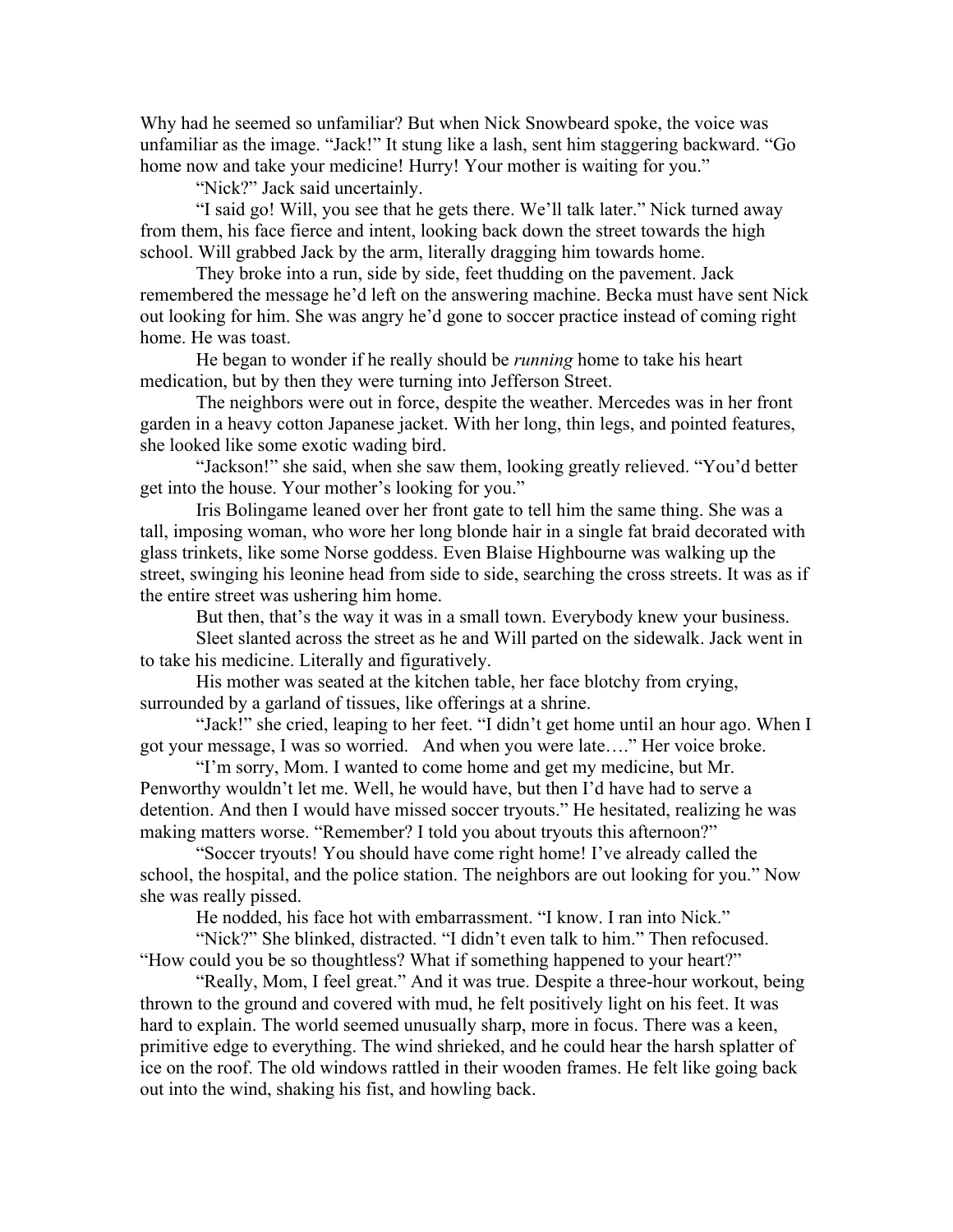"Well, you look awful! You have mud in your hair!" she said, pulling him in for a hug. She reached for the bottle on the table. "Here, you'd better take your medicine right away. Dr. Longbranch said if you ever forgot a dose, to take it as soon as you remember."

She poured out a tablespoon of the nut-brown liquid and handed it to Jack. It carried the scent of damp basements and old paper, last fall's leaves stirred from the bottom of a pile. He swallowed it down.

 "Now you'd better get upstairs for a shower. And maybe lie down for a little while before supper. I have some work to do tonight. How's Thai food sound?"

"Sure. Great," he said, the flavor of the medicine lingering on the back of his tongue. It tasted somehow of old sorrows, old regrets. He brushed his fingers across his eyes, feeling an uncanny sense of loss.

Becka was unloading her briefcase. "Your Aunt Linda is coming tomorrow."

"She is?" Jack's head snapped up. It had been more than a year since his aunt had visited. What was even more surprising was that she'd called ahead to warn them. "What's up?"

"Don't know," said Becka. "She says she's coming to see you."

\* \* \* Ted Slansky was seated at the battered table in the equipment room, nursing a cherry soda and reviewing his notes from the afternoon's scrimmage. He liked to scout the community games, so he was already familiar with many of the boys who'd come to tryouts. Only this year he had few slots to fill on varsity, since he was fortunate enough to have quite a few returning players. He rubbed his chin, informally matching players and positions, faintly conscious of the stench of old sweat and leather that permeated the place. The papers stirred with a sudden movement of air as the door opened.

He looked up, expecting to see one of the players, someone hoping for some early feedback. But two men stood in the doorway, long coats hanging loosely from their shoulders, open in front, as if they did not feel the cold. They were strangers to him. One was an older man, tall and slender, with a neatly-trimmed beard. The other was young and athletic looking, with a sharp jawline and straight dark hair. They glanced quickly about the room, and then back at Slansky.

"Was there a boy here?" the older one asked. It was an odd question, and spoken with a faint accent, as of someone born overseas.

Slansky might have laughed, but didn't. Somehow it didn't seem like a good idea. "There were about thirty boys here, as a matter of fact, but I think they're all gone now," he replied. "Did you look out front? Some of them may still be waiting for rides."

"There are no boys out front," the older man said, as if it were Slansky's fault.

Slansky shrugged, feeling uneasy. There was something threatening about the two men. "Which one is your boy? I can tell you whether he was here or not." He spread the signup list in front of him on the table.

"We don't know which one it is," the younger man hissed. "That's why we are here." At this, the older man lifted a hand to still the other. He picked up the sheet from the table, scanned it quickly, then folded it and put it in his pocket.

"Hey!" Slansky protested. "I need that." He would have said more, but the bearded man put out a hand and rested it on his shoulder. Slansky was very conscious of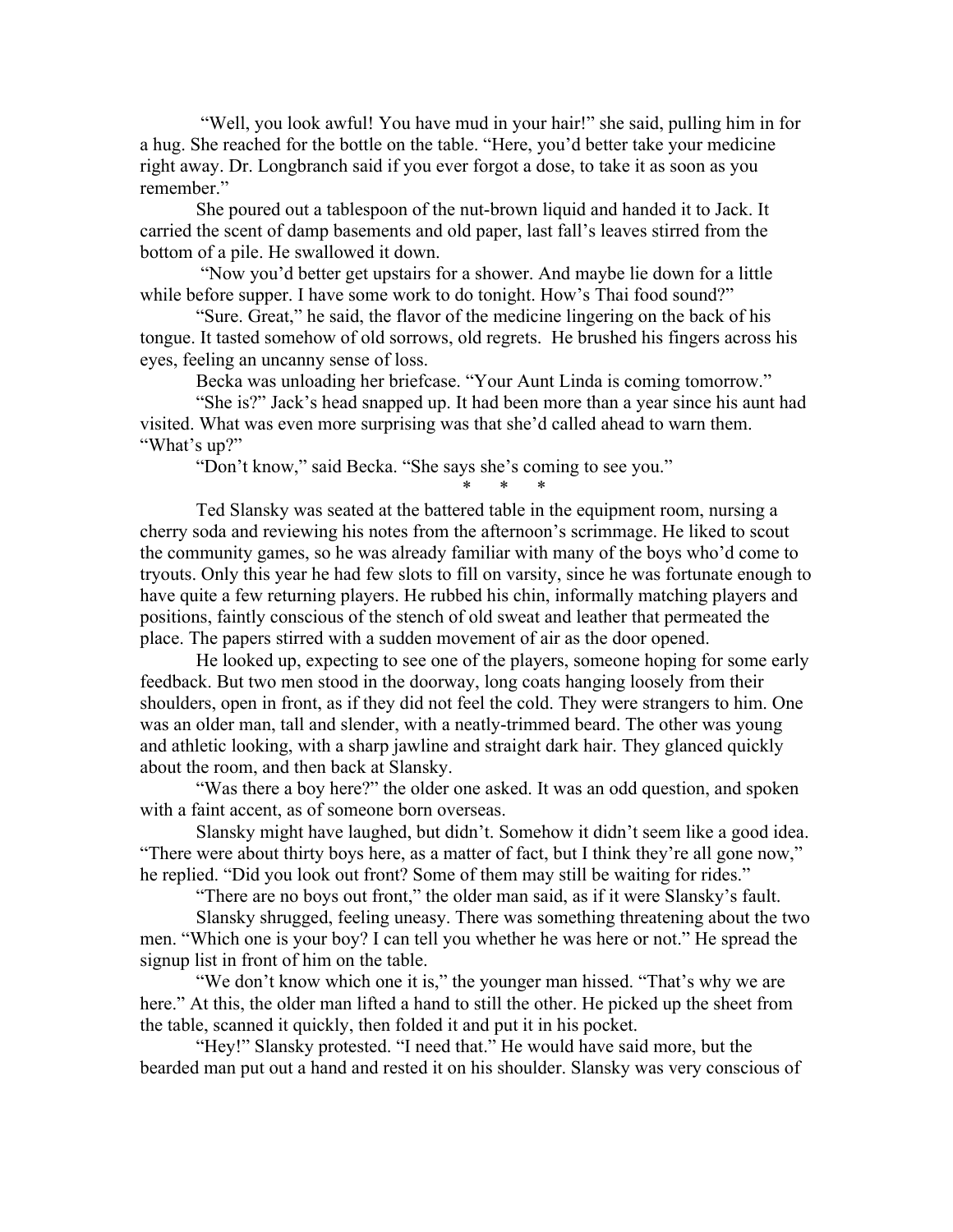the shape and weight of it, the heat of it burning through his sweatshirt. He fell silent, eyes wide, overtaken by an unreasoning fear.

The building shuddered under the assault of the wind. The younger man stood, head cocked as if listening. "This shouldn't be so difficult if the boy's untrained," he growled. "There's some disruption about, someone interfering…" His voice trailed off.

"Why were thirty boys here?" the older man asked softly, speaking to Slansky. He tightened his grip, and Slansky felt his heart respond, as if the man could stop it with a touch. Sweat trickled down between his shoulder blades.

"Soccer tryouts," he replied, swallowing hard.

"Soccer tryouts," the man repeated, as if in disbelief. "There was a release of power here," the man continued. "Was there, perhaps, a fight?"

Slansky shook his head. "It gets pretty competitive sometimes, but…" He shook his head again. "No fights."

"Did you notice anything unusual? Did any of the players…stand out? Perhaps a new player who did something remarkable?"

Slansky desperately reviewed the afternoon's scrimmage. "There were some good plays, but…perhaps if you tell me what the…what you're looking for I could help you."

The bearded man made an impatient gesture. He pulled the list of players out of his pocket and shoved it towards Slansky. "Circle your five best players," he ordered. "We'll start there."

When the coach had done that, the stranger slid it back into his pocket. The younger man shifted from one foot to the other, as if impatient to be off. The Questioner moved his hand from Slansky's shoulder to his head. His scalp prickled, as if all of his hairs were standing at attention. He quivered with dread.

"Ana memorare," the man whispered. That was what it sounded like, some kind of Latin phrase Slansky might have remembered from Catholic school.

Slansky awoke some time later and lifted his face from the table. He realized he must have been asleep for awhile, because it was getting dark and the room was cold. Somehow, he'd knocked over his can of cherry pop. He wondered why the door was open and where the signup list had gotten to.

\* \* \*

After supper, Jack slipped out the back door and crossed the gravel driveway to the garage, carrying his social studies book and notebook under his arm. He climbed the stairs to Nick's apartment and was lifting his hand to knock when he heard Nick's voice from within. "Come on in, Jack."

As usual, the old caretaker's apartment was tidy, though several books lay open on the desk. Only three rooms, and the place was packed with stuff: books, models, a miniature steam engine that Nick and Jack had built the year before, jars of chemicals and plant extractions. Bunches of drying plants hung from the ceiling, like some exotic upside-down garden. There was a large wooden cabinet that had been a store display, with rows of tiny drawers full of parts and scavenged items. One whole room was devoted to books, layered two deep on shelves from floor to ceiling on every wall. The apartment always smelled of paint and varnish and spices and dust: exotic, like one of the Indian markets down by the university.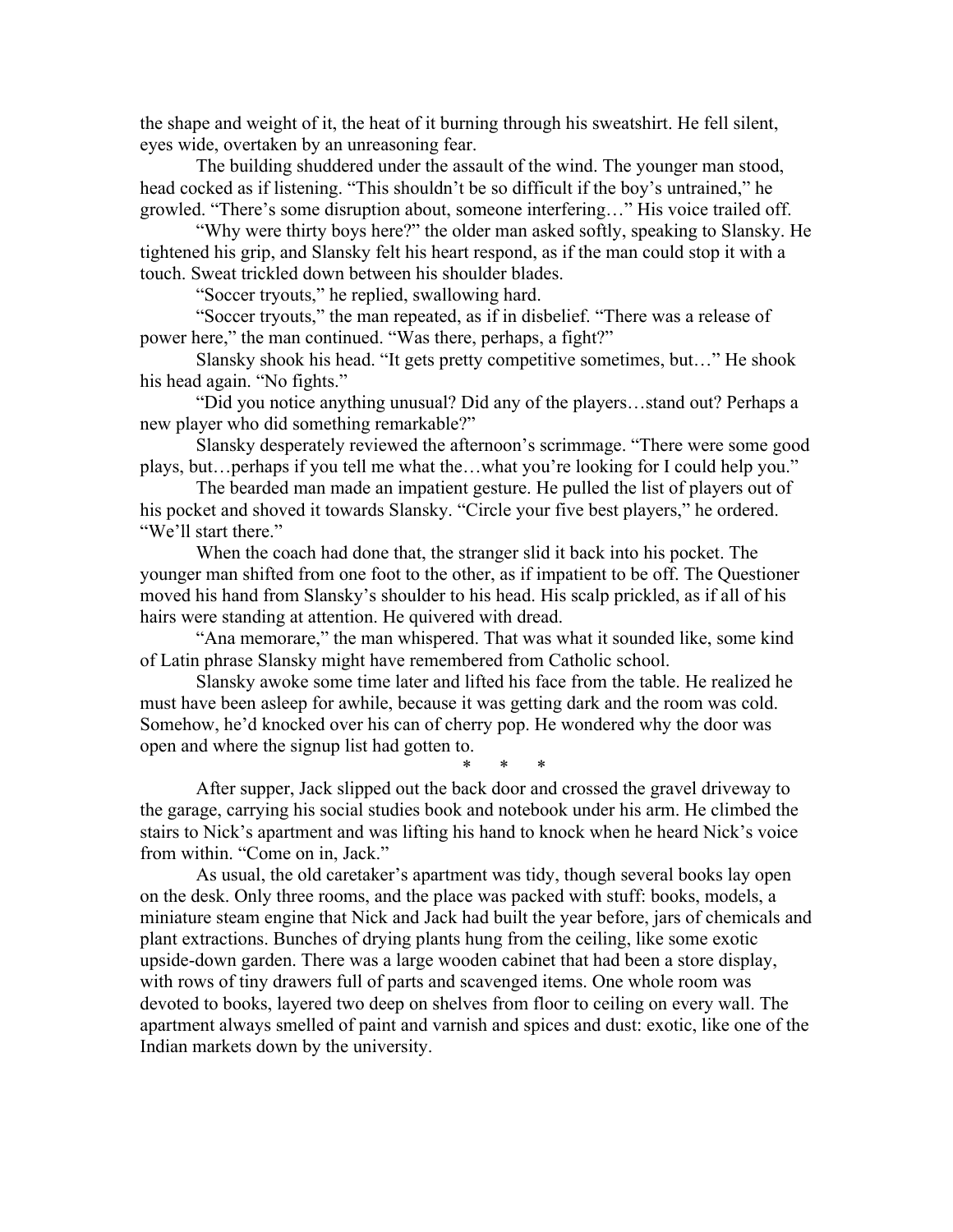Nick Snowbeard looked up from his solitary dinner. "Sit down, Jack. You're just in time for dessert." Warily, Jack dropped into the offered chair. Nick shuffled around the apartment, clad in his usual attire of flannel shirt and work pants.

Dessert was chocolate marshmallow ice cream with fudge sauce. Nick ate relentlessly, carefully wiping chocolate from his beard as he did so. This allowed Jack to get partway through his ice cream before he started in on him.

"So you forgot to take your medicine," Nick said abruptly. "Your mother must have been beside herself." He still seemed unusually hard-edged and intense.

"I guess." Jack looked away from Nick, towards the window. A shallow tray was laid out on the table. It had been spread with different colors of sand, raked into what looked like a cosmic design, littered with small metal objects.

"Why didn't you come home and get it when you remembered?" Nick's voice broke into his reverie.

"Mr. Penworthy said I'd have to serve a detention after school if I left school to go get it. And I didn't want to miss soccer tryouts."

Nick shook his head, his exaggerated brows drawing together in a frown. "You should have come home anyway, detention or not. It's a small thing for your mother to ask, your cooperation in taking care of yourself. What you did today could have important consequences. You cannot imagine what it is like to lose a child."

The old man spoke as if from personal experience. Jack sighed, a frustrated explosion of air.

"You're an adolescent. You think you're immortal." Nick collected their dishes and set them in the sink, put the teakettle on to heat. "How did tryouts go?"

Jack told Nick all about the business with Lobeck. By the time, Jack finished his story, Nick was frowning again. "Garrett Lobeck went flying through the air? And you didn't touch him?"

Jack shrugged. "I don't really know what happened. He was pissed about it. I think he was just looking for an excuse for blowing the play."

"Was he hurt?" Nick persisted.

Why this sudden interest in Lobeck? "His lip was bleeding. He must've banged it against the goal. He'll have a fat lip tomorrow. To match his head," Jack added.

"Do you think he'll make a big deal about it? Tell people he was attacked, and so on?" Snowbeard leaned forward, placing his hands flat on the table in front of him, as if he were holding it down. The old man's hands looked smooth and remarkably young for someone his age. Whatever his age was.

"Who knows? He said I fouled him. Seriously, someone should've kicked his ass a long time ago."

Nick smiled thinly. "Don't misunderstand me, Jack. It is not that I object to a little ass-kicking when it's deserved." He stood, abruptly and walked to the window, nudging the metal tokens on their bed of sand with his forefinger.

"What's that?" Jack asked, eager to distract Nick, who seemed intent on interrogating him.

"Mmmm? This? It's nothing. A charm against evil. Old magic. The eccentricities of an old man." Typical Nick Snowbeard. He could say any outrageous thing that came into his head, and get away with it.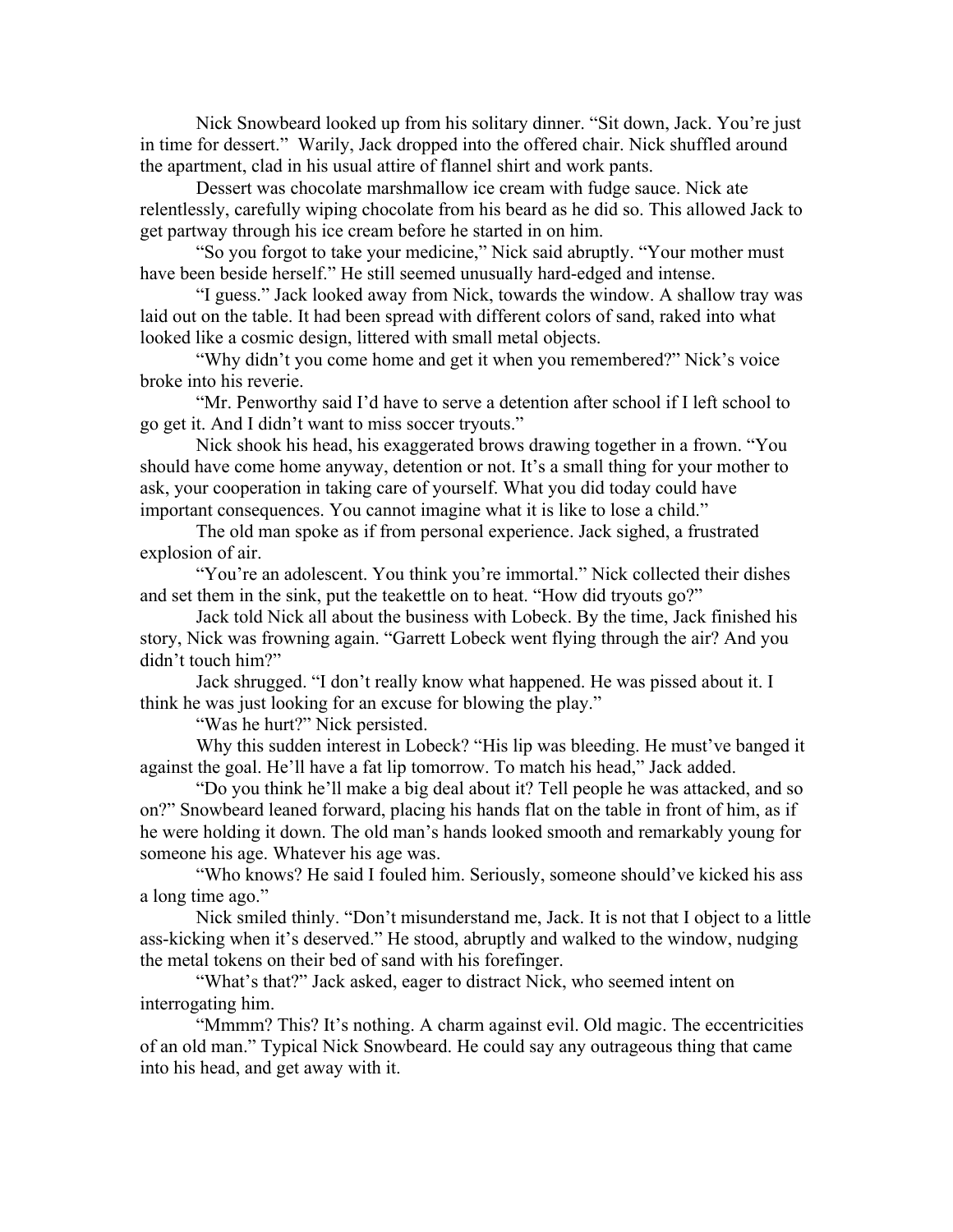When Nick had things arranged to his satisfaction, he returned to the table. And the topic of Lobeck.

"Did anyone else see what happened? Was anyone there to watch the tryouts?"

Jack shook his head. "The goalie was the closest, and I don't think he saw it." He tried to think of who was in the bleachers. Thought of Leesha and Ellen. "There were some people in the stands." Jack regarded Nick curiously. "Why, do you think he'll sue me or something?"

The kettle shrilled. Nick rose, lifting it from the heat, and poured hot water into the teapot. He set out a china cup, cream and sugar.

The weather was getting worse. Sleet clattered against the glass of the windows, and the oaks behind the garage creaked in protest. A damp cold seemed to find its way through a hundred unseen passages, running cold fingers down Jack's spine.

Jack was still irritated about the medicine. Today, he hadn't taken it, and he'd felt…different. More alive. Now he felt…anaesthetized. As if he were smothering.

"I just don't see what the big deal is about the medicine. Dr. Longbranch says I have to keep taking it. She never runs any tests, so how would she know? I feel fine, and I felt good today without it. Maybe it's time I weaned myself off the stuff. I think we should find another doctor, someone from around here. I've never liked Dr. Longbranch that much, anyway."

"Have you told your mother how you feel?"

"I've tried, but she doesn't want to hear it. It's like she thinks Longbranch is some kind of…of wizard."

Nick choked, sputtering, spraying tea across the table.

"Are you okay?"

"Perfectly." Nick blotted at his beard with a napkin. "I suggest you speak with your Aunt Linda before you do anything rash."

Jack stared at him. Aunt Linda? Why did he need to get a second opinion from her? Becka often joked that Nick had been a present from Aunt Linda, since she was the one who had recommended him. All of her presents were unusual, from exotic African carvings to a chemistry set his parents had vetoed when he was three to sailing lessons and beach weekends. Some gifts were dangerous, some extravagant and impractical, but all were interesting. Never a golf shirt or a gift card.

Nick never said much about his personal history, if he had any family, or how he knew Aunt Linda. Somehow, he seemed to be able to deflect those questions effortlessly. He was from northern Britain, had attended Cambridge, though never finished his degree. Aunt Linda had attended private school in Britain when she was Jack's age. Perhaps they'd met there.

It didn't matter. Jack was tired of being the miracle child, the survivor, tired of swallowing down the medicine that was emblematic of his special status. "Sure, Nick, whatever. I'll ask her. She's coming tomorrow, you know," he said.

Nick's black eyes glittered under bushy brows. "Is she? That's a good thing, I suppose," he said.

Impatiently, Jack grabbed his social studies book, and leafed through until he found the appropriate page. "Well, back to important stuff. I have a social studies test tomorrow. Can you quiz me on the explorers?" He shoved the book towards Nick, a little